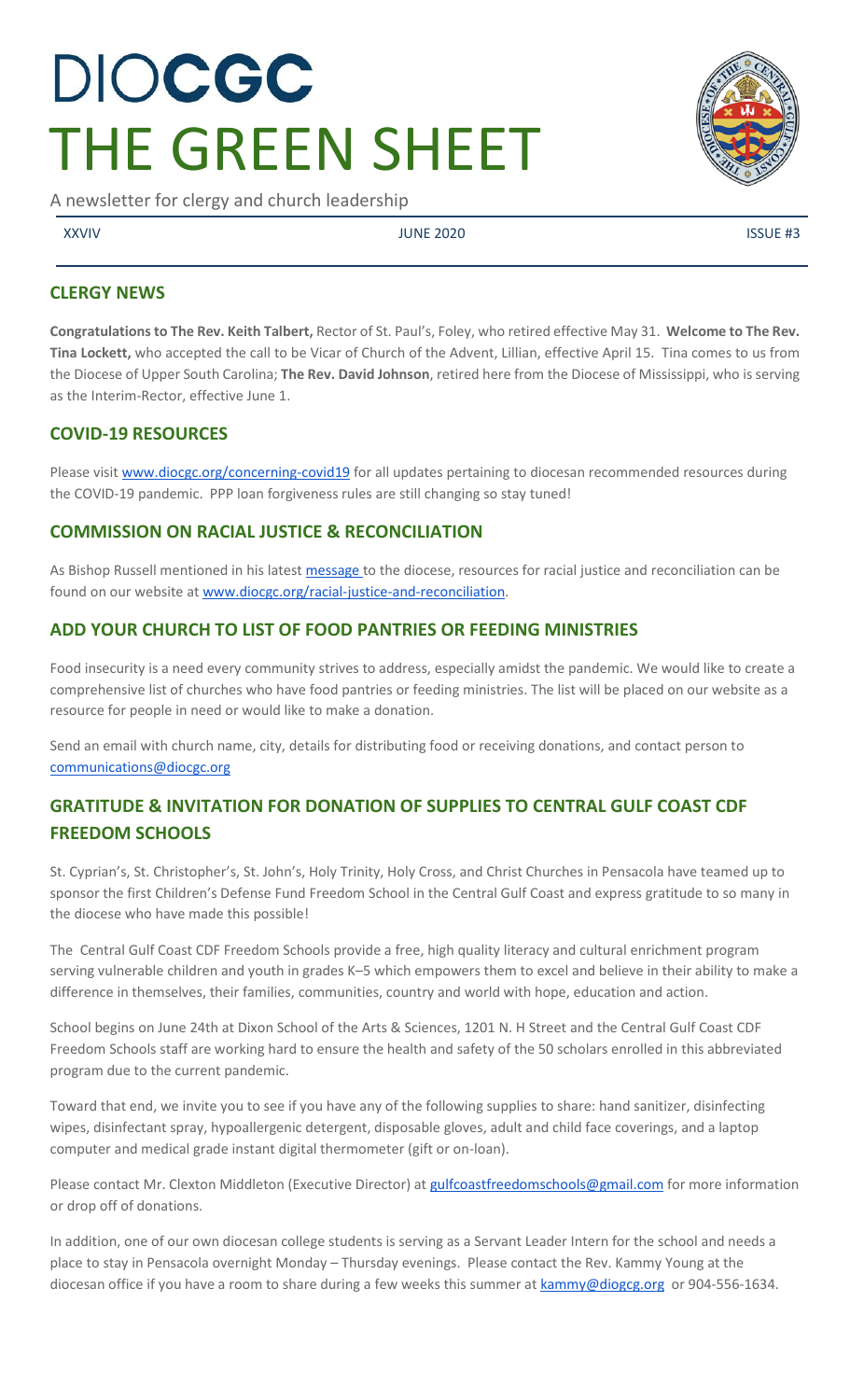# **REMINDER: CONGREGATIONAL PLEDGES OUTSTANDING**

Please ensure your church has completed / submitted your 2020 Congregational Pledge form. We have a number of churches that are still outstanding; it does impact our ability to meet financial reporting requirements. Please complete your pledge form <https://www.diocgc.org/administrative-resources>or just send us an email confirming your pledge. If you wish the original to be re-sent, please give us a call or contact Kim [\(kim@diocgc.org\)](mailto:kim@diocgc.org). Thanks for your attention.

# **PAROCHIAL REPORT DUE**

The original due date was extended by TEC for dioceses to finalize our submission until this month. . We need your help; 15 churches are still outstanding. We will email reminders out again so please take the time and finalize your report.

Downloadable forms and instructions are available on The Episcopal Church website at: [www.episcopalchurch.org/research/forms-and-instructions.](http://www.episcopalchurch.org/research/forms-and-instructions)

**NEW INFORMATION** Beginning January 2, you were asked to create a new login. You will need your Unique Episcopal Identifier (UEID) to begin the process. Use the following site to locate your UEID [https://sites.google.com/view/episcopal-eparish-lookup/.](https://sites.google.com/view/episcopal-eparish-lookup/) Note your new login will need to be an active email address and your password will be case sensitive.

# **2020 LOGIN CREDENTIALS FOR TENS STEWARDSHIP MATERIALS**

We are a diocesan member of TENS[,](http://r20.rs6.net/tn.jsp?f=0012pqt_t4bfTKnRF8Xmufb-M4Ry8JkNpVzuf-DfMr466n2fJlrEabEgWXavWDn2Hx3i5ph5cMsQu0KkvBM2IIao7IcazXgBLtGdZrXLuo4poO7i2eq_EiuExGDSC-wd1a3AjKcDRDPj18=&c=9_JBIUfw9Y9WIzA02dVBmW_Dc5eF3SbOEA5-vLB-MbLj0nQWfaMvNg==&ch=bNQQUmRhILUjCbu1RkHCQ0rqqsD1-RBYprcIQ3NuhLlaKPcsXS1TyQ==) [The Episcopal Network for Stewardship.](http://r20.rs6.net/tn.jsp?f=0012pqt_t4bfTKnRF8Xmufb-M4Ry8JkNpVzuf-DfMr466n2fJlrEabEgWXavWDn2Hx3i5ph5cMsQu0KkvBM2IIao7IcazXgBLtGdZrXLuo4poO7i2eq_EiuExGDSC-wd1a3AjKcDRDPj18=&c=9_JBIUfw9Y9WIzA02dVBmW_Dc5eF3SbOEA5-vLB-MbLj0nQWfaMvNg==&ch=bNQQUmRhILUjCbu1RkHCQ0rqqsD1-RBYprcIQ3NuhLlaKPcsXS1TyQ==) With our membership comes the ability for all of our churches to use the materials advertised by TENS. They include all the printable materials and resources for an eight week giving campaign.

The login credentials change each year for members. Website:<https://www.tens.org/resources/member-resources/> Please note the login credentials for 2019: **Username:** 1PETER **Password:** FOUR:10

# **50TH JUBILEE TOOLKIT**

Although our Jubilee year has been altered due to the pandemic, we believe we can still use our monthly toolkit filled with helpful resources, stories, information, and ways to engage your church community throughout the year as a way of connecting to our larger diocesan community. Some materials have been adapted. All Jubilee Toolkit materials are available on our website at [www.diocgc.org/jubilee-celebration-resources.](http://www.diocgc.org/jubilee-celebration-resources)

#### [DOWNLOAD THE FLYER](https://drive.google.com/file/d/105lyVxayb2fJSkYq9BolKFRXZu-UhXKU/view?usp=sharing)

## **CLERGY / RESOURCE REMINDERS**

- 2020 Tax Guides are now available at CPG.org. For clergy personal income tax returns: [2020 Clergy Tax Return Preparation Guide for 2019 Returns](https://www.cpg.org/linkservid/D998735C-CE21-6189-EB815B133ECD868A/showMeta/0/?label=2020%20Clergy%20Tax%20Return%20Preparation%20Guide%20for%202019%20Tax%20Returns) CPG Supplement to [the 2020 Clergy Tax Return Preparation Guide](https://www.cpg.org/linkservid/DA0301BC-D8CF-06D3-C4C6BAB106394432/showMeta/0/?label=Supplement%20to%20the%202020%20Clergy%20Tax%20Return%20Preparation%20Guide%20for%202019%20Returns)
- The IRS has announced the new standard mileage rates for 2020. Starting on January 1, 2020, the standard mileage rates will be 57.5 cents per mile driven for business use, down one half of a cent from the 2019 rate.
- The Department of Labor issued a new overtime rule effective Jan. 1, 2020, raising the minimum salary threshold required for workers to qualify for the Fair Labor Standards Act's 'white collar' exemptions to \$35,308 per year . Employees who previously were categorized with white-collar exemptions will now become eligible for overtime pay if they earn less than the new threshold amount and meet the "duties test." (The employee's job duties must primarily involve executive, administrative, or professional duties as defined by the regulations including the exercise of discretion and independent judgment). Remember, many church roles are already considered non-exempt and eligible for overtime. If you have questions, please contact Dwight at 850-434- 7337.

## **CONGREGATIONAL RESOURCE REMINDER**

Thank you to each congregation's work to participate in the Episcopal Diocese of the Central Gulf Coast's Congregational Vitality Survey! As we move into our 50th Anniversary Jubilee Celebration at convention this year, we are preparing to sing a new song, as Psalm 96 proclaims! We are so grateful for your taking the time to listen for that new song during the Advent and Christmas seasons so that we can better prepare for life together as we "Go Forward!"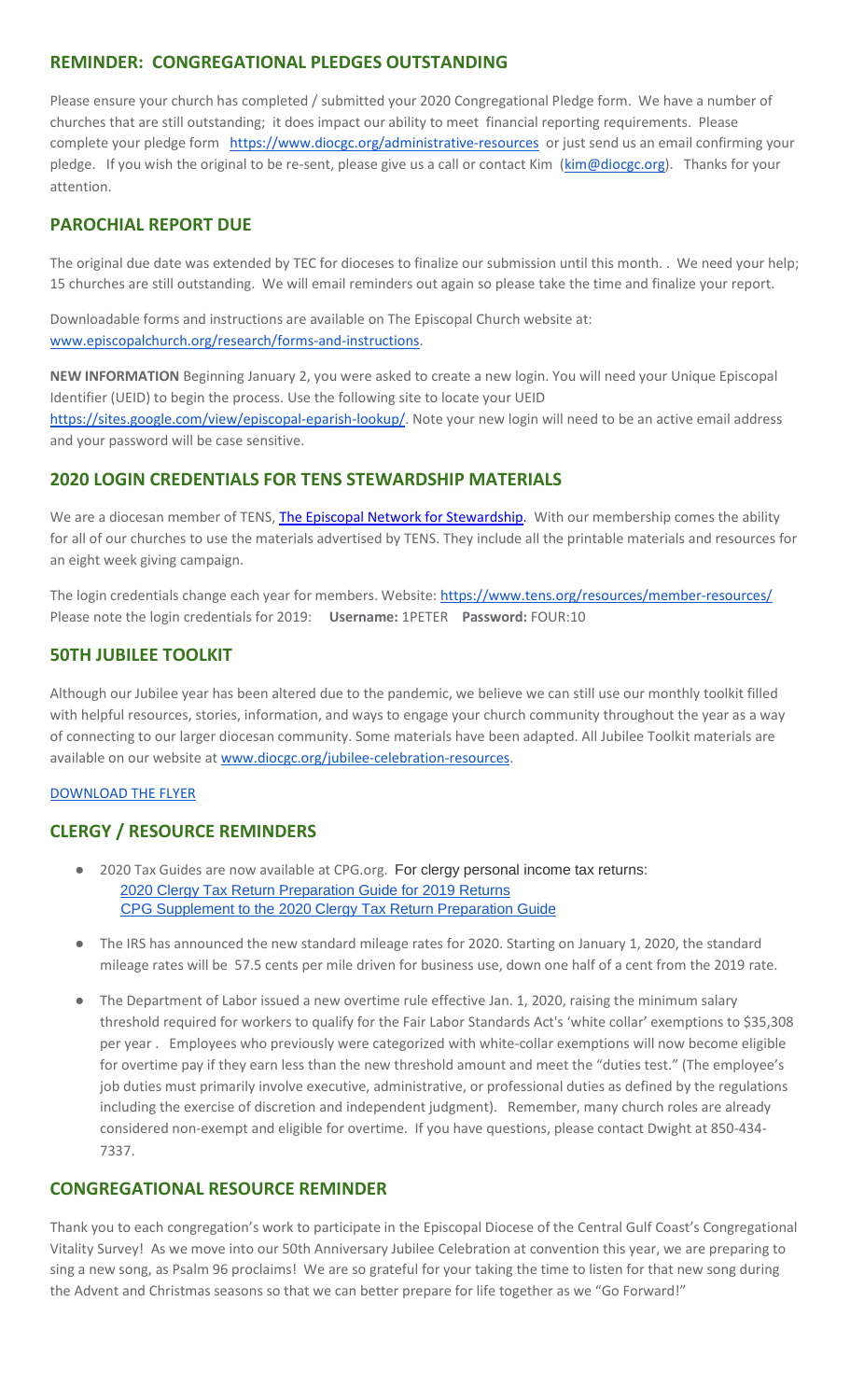With almost all our congregations using the same assessment tool we will have a snapshot of the diocese as a whole around seven aspects of vitality which will assist us all in determining diocesan priorities for the future: discipleship, mission engagement, evangelism, leadership, worship, belonging, and health.

Here is a link to all the resources available through this survey[: http://www.uscongregations.org/.](http://www.uscongregations.org/) For more information, please contact The Rev. Kammy Young at [kammy@diocgc.org.](mailto:kammy@diocgc.org)

# **SAFEGUARDING TRAINING (ONLINE)**

Our ministries to children and youth are a vital part of the mission of our church; training in the prevention, detection, and reporting of sexual abuse helps us to provide a safe environment. Safeguarding is primarily about *abuse prevention training* and is **mandatory** for those working with and around children and youth. Anyone can take these online modules at any time and at your own pace. Enrolling is simple; just follow the few steps in our short guideline document available on the diocesan website: [https://docs.wixstatic.com/ugd/ca270f\\_efa8f4dca14f48a3ada58d6efc090309.pdf](https://docs.wixstatic.com/ugd/ca270f_efa8f4dca14f48a3ada58d6efc090309.pdf)

## **INSURANCE UPDATES / INFORMATION**

- There will be a one-time "Open Enrollment" period later in the year (est. July 2020) for eligible employees that may wish to add a short-term and/or long-term disability benefit (without medical underwriting). We will share this information when CPG makes it available.
- Please visit our website for additional insurance info: <https://www.diocgc.org/congregational-resources>
	- [Risk Management & Insurance Basics for Religious Organizations \(recommended\)](https://2f23db9c-81c0-437f-88c1-0d3b99fdb03d.filesusr.com/ugd/ca270f_0fc945a39bad470191c4075c97602c08.pdf)
	- [Safety and Insurance Handbook for Churches \(recommended\)](https://2f23db9c-81c0-437f-88c1-0d3b99fdb03d.filesusr.com/ugd/4525a9_6b89020a60b040f49e2f7feb44b56873.pdf)

## **CONGREGATIONS IN TRANSITION (as of 6/1/2020)**

| Foley, St. Paul's                                                  | Interim inplace                   |
|--------------------------------------------------------------------|-----------------------------------|
| Lillian, Advent                                                    | Rector called                     |
| Mobile, Trinity                                                    | Profile being developed           |
| Panama City Beach, Episcopal Churches of (Grace and St.<br>Thomas) | Narrative profile being developed |

For information, please contact:

The Rev. Massey Gentry, Canon to the Ordinary, at [mgfairhope@gmail.com](mailto:mgfairhope@gmail.com) or (251) 459-4169. **Please do not contact the openings directly.**

## **JOB POSTINGS**

No job postings at this time.

## **FACEBOOK GROUP FOR CHURCH COMMUNICATORS**

Jenn Johnson, diocesan missioner for communications, moderates a closed Facebook Group for anyone who is involved in church communications within our diocese. It is a way to share ideas and resources, or pose questions and concerns. To join, contact Jenn at [jenn@diocgc.org.](mailto:jenn@diocgc.org)

## **COMMUNICATIONS QUICK LINKS**

| Submit an article for publication | Submit a church/community event | Submit a job posting |
|-----------------------------------|---------------------------------|----------------------|
|                                   |                                 |                      |

## **CYCLES OF PRAYER FOR DIOCESE AND PRISON MINISTRY**

Congregations are asked to include both our Diocesan Cycle of Prayer and our Prison Ministry Cycle of Prayer in their Prayers of the People, newsletters and/or bulletins. Both are available at [www.diocgc.org/cycle-of-prayer.](http://www.diocgc.org/cycle-of-prayer)

## **BOOKMARK THE DIOCESAN CALENDAR**

Stay up-to-date on diocesan events by bookmarking our calendar[: https://www.diocgc.org/calendar-of-events.](https://www.diocgc.org/calendar-of-events)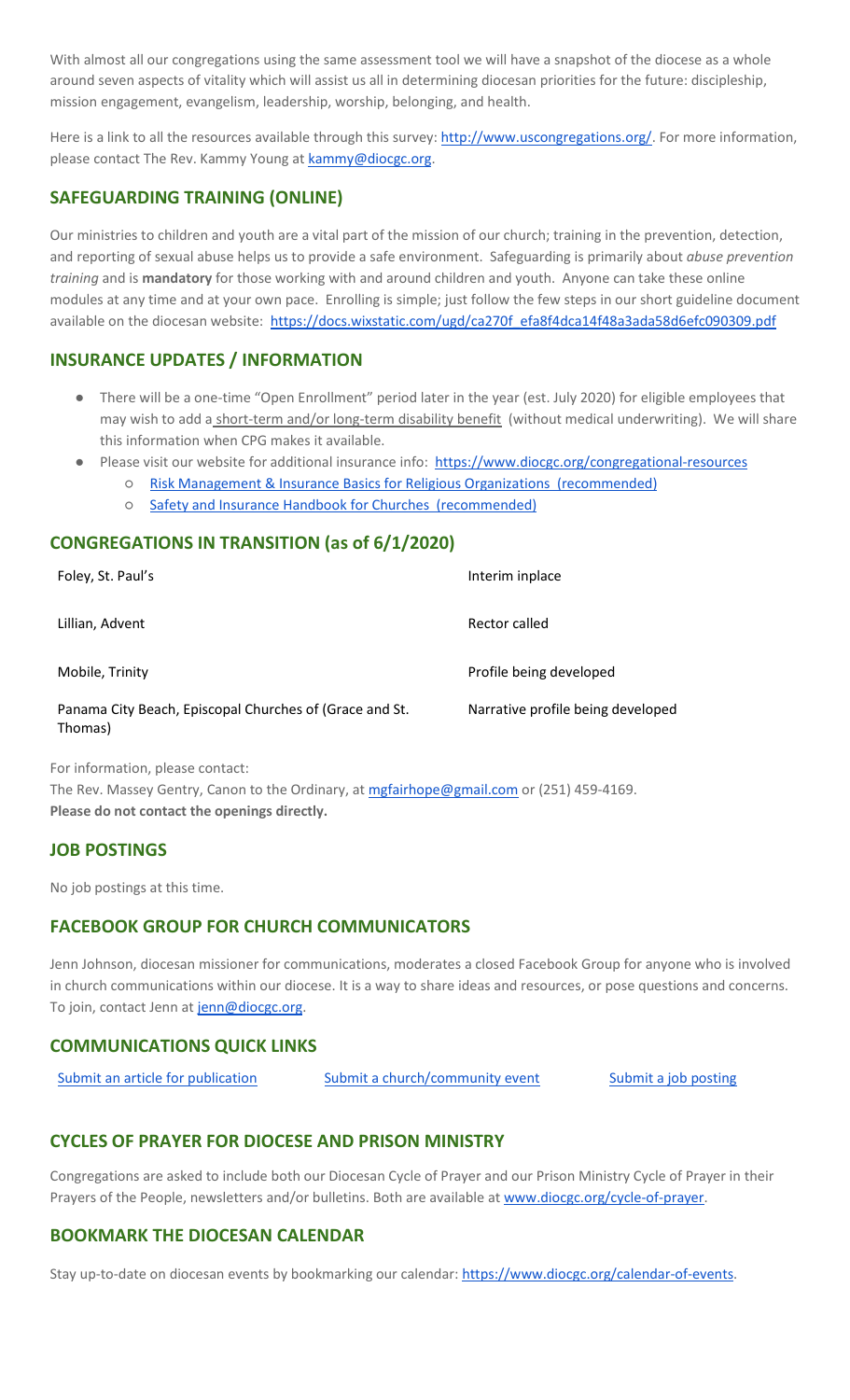# **UPCOMING DIOCESAN EVENTS** (times listed are Central Standard Time)

| <b>WHAT</b>                                                                                 | <b>WHEN</b>   | <b>WHERE</b>                                 |
|---------------------------------------------------------------------------------------------|---------------|----------------------------------------------|
| Commission on Racial Justice & Reconciliation<br>Speaker Series: Rev. Deacon Carolyn Foster | 7 pm, Jun 17  | Online DOWNLOAD FLYER                        |
| <b>School for Ministry Deacons' Ordinations</b>                                             | <b>Jun 28</b> | Christ Church Cathedral, AL-<br>livestreamed |

# **BISHOP RUSSELL'S SCHEDULE**

| <b>WHAT</b>                                       | <b>WHEN</b>   | <b>WHERE</b>                              |
|---------------------------------------------------|---------------|-------------------------------------------|
| Rectors/Priests-in-Charge - Group I mtg           | Jun 2 am      | ZOOM mtg                                  |
| Rectors/Priests-in-Charge - Group II mtg          | Jun 2 pm      | ZOOM mtg                                  |
| Senior Wardens of churches without clergy mtg     | Jun 3 am      | ZOOM mtg                                  |
| <b>Priest Associates mtg</b>                      | Jun 3 pm      | ZOOM mtg                                  |
| St. Cyprian's, Pensacola congregational mtg       | Jun 3 pm      | ZOOM mtg                                  |
| Rectors/Priests-in-Charge - Group III mtg         | Jun 4 am      | ZOOM mtg                                  |
| Rectors/Priests-in-Charge - Group IV mtg          | Jun 4 pm      | ZOOM mtg                                  |
| Commission on Racial Justice & Reconciliation mtg | Jun 4 pm      | ZOOM mtg                                  |
| Supply Clergy/Retired Clergy serving mtg          | Jun 5 am      | ZOOM mtg                                  |
| <b>Actives Deacons mtg</b>                        | Jun 5 pm      | ZOOM mtg                                  |
| Commission on Ministry & Standing Committee mtg   | Jun 6         | ZOOM mtg                                  |
| General Convention Task Force on Ministry mtg     | Jun 11 am     | ZOOM mtg                                  |
| Visitation                                        | <b>Jun 14</b> | St. John's, Pensacola                     |
| Rectors/Priests-in-Charge - Group I mtg           | Jun 16 am     | ZOOM mtg                                  |
| Rectors/Priests-in-Charge - Group II mtg          | Jun 16 pm     | ZOOM mtg                                  |
| Senior Wardens of churches without clergy mtg     | Jun 17 am     | ZOOM mtg                                  |
| Priest Associates mtg                             | Jun 17 pm     | ZOOM mtg                                  |
| Rectors/Priests-in-Charge - Group III mtg         | Jun 18 am     | ZOOM mtg                                  |
| Rectors/Priests-in-Charge - Group IV mtg          | Jun 18 pm     | ZOOM mtg                                  |
| Supply Clergy/Retired Clergy serving mtg          | Jun 19 am     | ZOOM mtg                                  |
| <b>Actives Deacons mtg</b>                        | Jun 19 pm     | ZOOM mtg                                  |
| Poor People's Campaign                            | <b>Jun 20</b> | Washington, DC ZOOM                       |
| Visitation                                        | <b>Jun 21</b> | St. Peter's, Bon Secour                   |
| Consecration of Bishop Coadjutor of Alabama       | <b>Jun 27</b> | Birmingham, AL                            |
| Visitation                                        | <b>Jun 28</b> | Trinity, Mobile                           |
| School for Ministry Deacons' Ordinations          | <b>Jun 28</b> | Christ Church Cathedral, AL- livestreamed |
| Rectors/Priests-in-Charge - Group I mtg           | Jun 28 am     | ZOOM mtg                                  |
| Rectors/Priests-in-Charge - Group II mtg          | Jun 28 pm     | ZOOM mtg                                  |